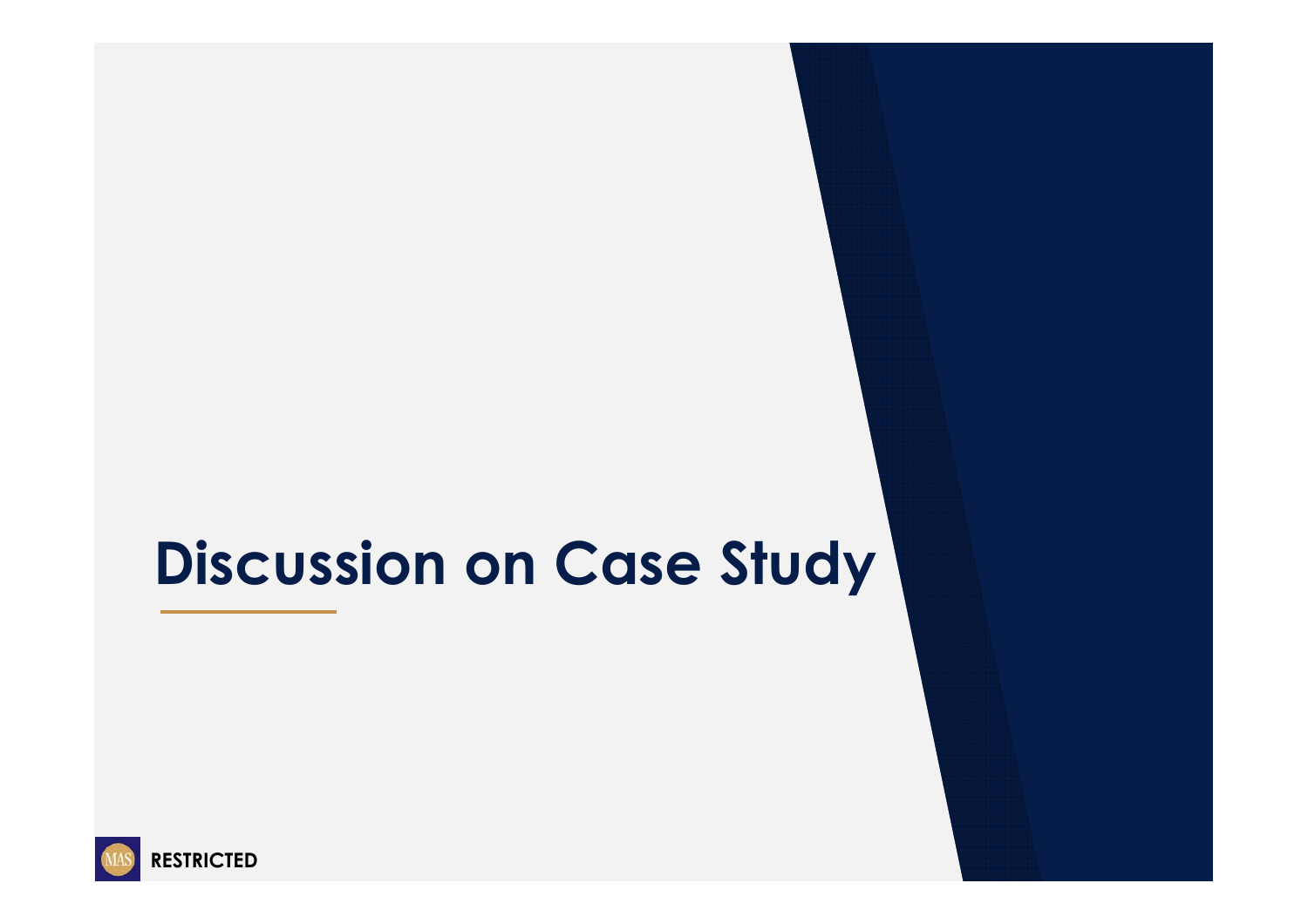# **1. Risks of current business profile/strategy**

#### **Concentration**

- Dominant line of bz
- Reinsurance

### **Underwriting**

- Expertise and data
- Retention level/PML

#### **RI Counterparty**

- Credit
- Liquidity
- Legal/operational

### **Operational**

- Rapid expansion
- Underwriting standards

### **Strain on the capital position**

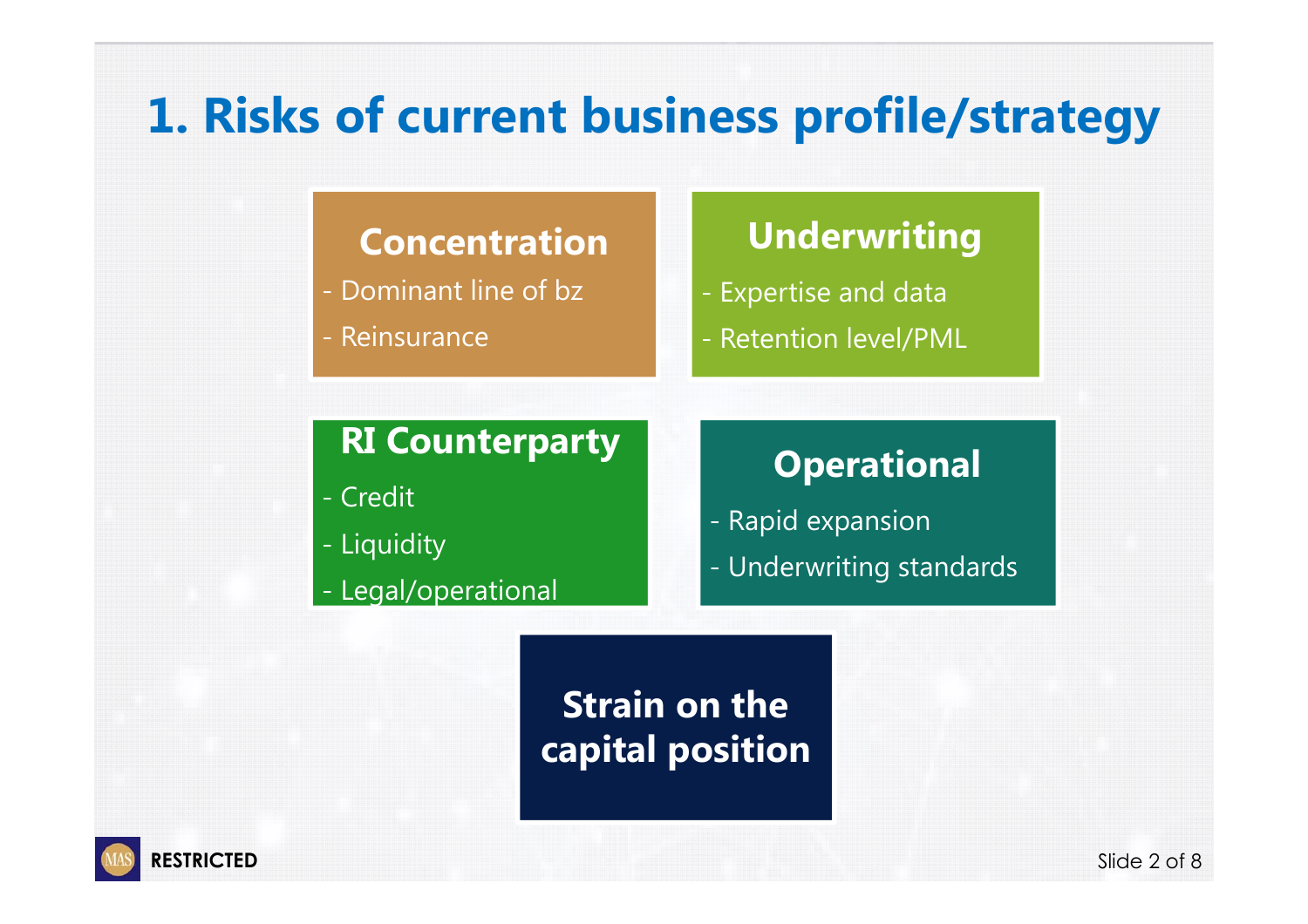### **2. Weaknesses in reinsurance arrangement**

- Ineffective reinsurance strategy and management
- Questionable use of credit ratings
- Concentration in reinsurance counterparties
- 100% (fronting) quota share arrangement
- Inadequate financial controls
- Poor contract certainty

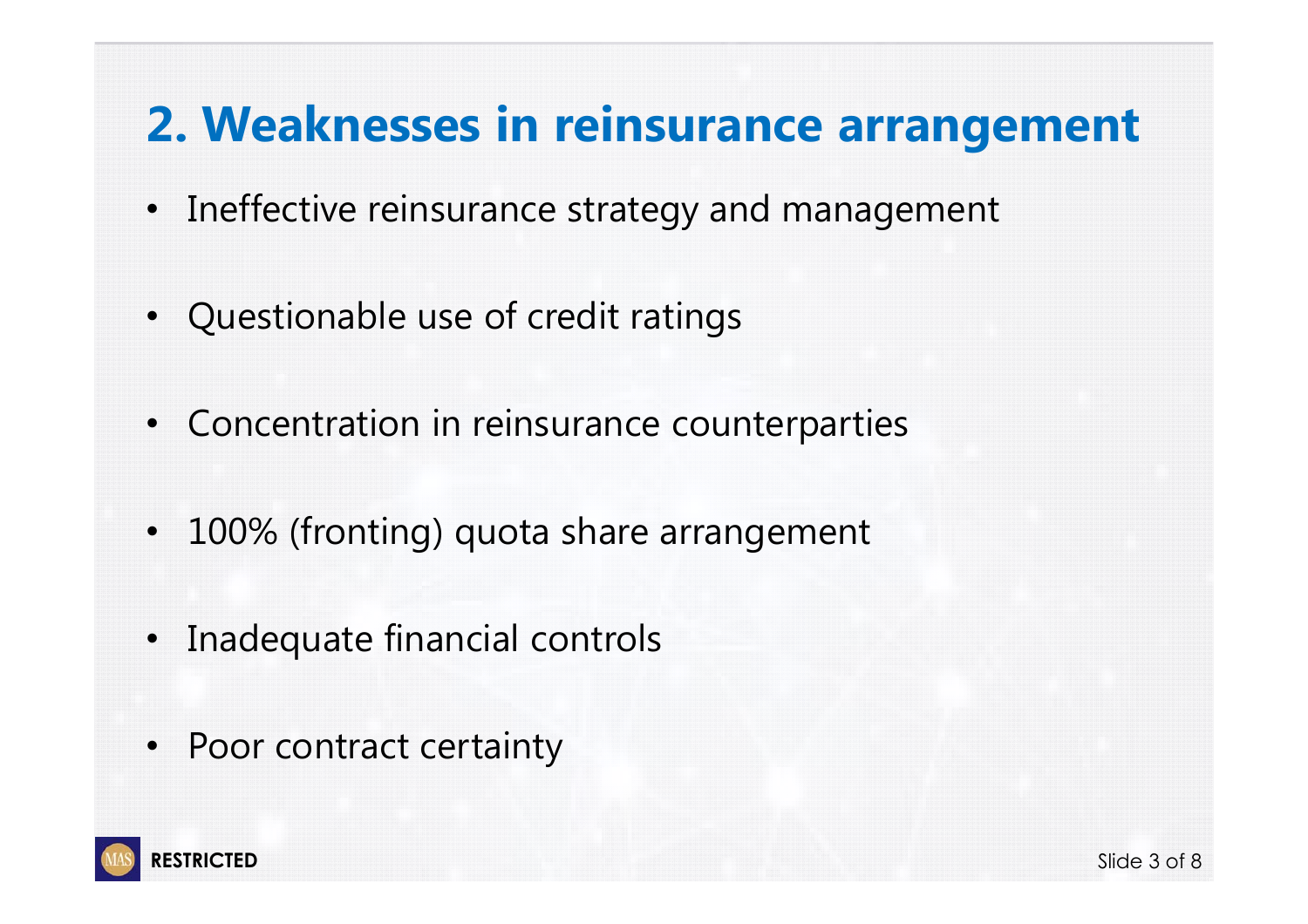# **3. Suggestions for XAI to improve risk management**

- Formal Reinsurance Strategy and Management
	- $\checkmark$  Formal reinsurance strategy risk appetite, PML/retention, criteria for reinsurers
	- $\checkmark$  Effective Board oversight documented/approved, regular review
- •Review net exposures and concentration risk
- •Ensure contract certainty
- Effective financial controls
	- $\checkmark$  Explicit and clear policy and procedure to monitor reinsurance recoverables